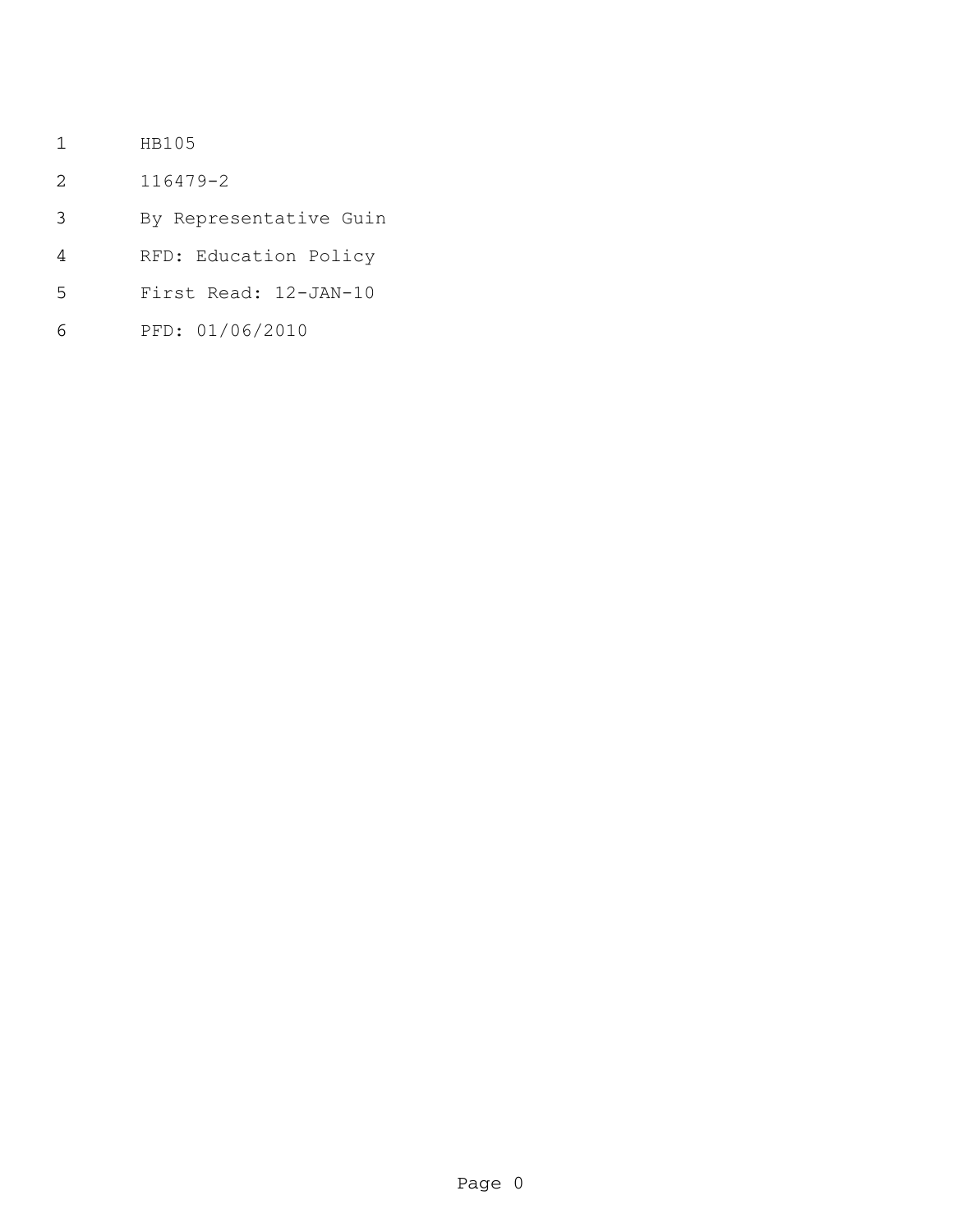| $\mathbf 1$ | <b>ENGROSSED</b>                                               |
|-------------|----------------------------------------------------------------|
| 2           |                                                                |
| 3           |                                                                |
| 4           | A BILL                                                         |
| 5           | TO BE ENTITLED                                                 |
| 6           | AN ACT                                                         |
| 7           |                                                                |
| 8           | To amend Section 16-40-1, Code of Alabama 1975,                |
| $\mathsf 9$ | relating to physical education in public and private schools;  |
| 10          | to further provide for the physical education program in the   |
| 11          | schools.                                                       |
| 12          | BE IT ENACTED BY THE LEGISLATURE OF ALABAMA:                   |
| 13          | Section 1. Section 16-40-1, Code of Alabama 1975, is           |
| 14          | amended to read as follows:                                    |
| 15          | $"516-40-1.$                                                   |
| 16          | "(a) Every public school and private school, except            |
| 17          | church schools as defined in Section 16-28-1, shall carry out  |
| 18          | a system of physical education, the character of which shall   |
| 19          | conform to the program or course outlined by the Department of |
| 20          | Education and which meets the requirements of this section.    |
| 21          | "(b) Beginning with the 2010-11 school year, all               |
| 22          | students in grades K-8 shall take physical education without   |
| 23          | allowing any substitution. which may include marching band,    |
| 24          | JROTC, or other activity as approved in the student's IEP."    |

Page 1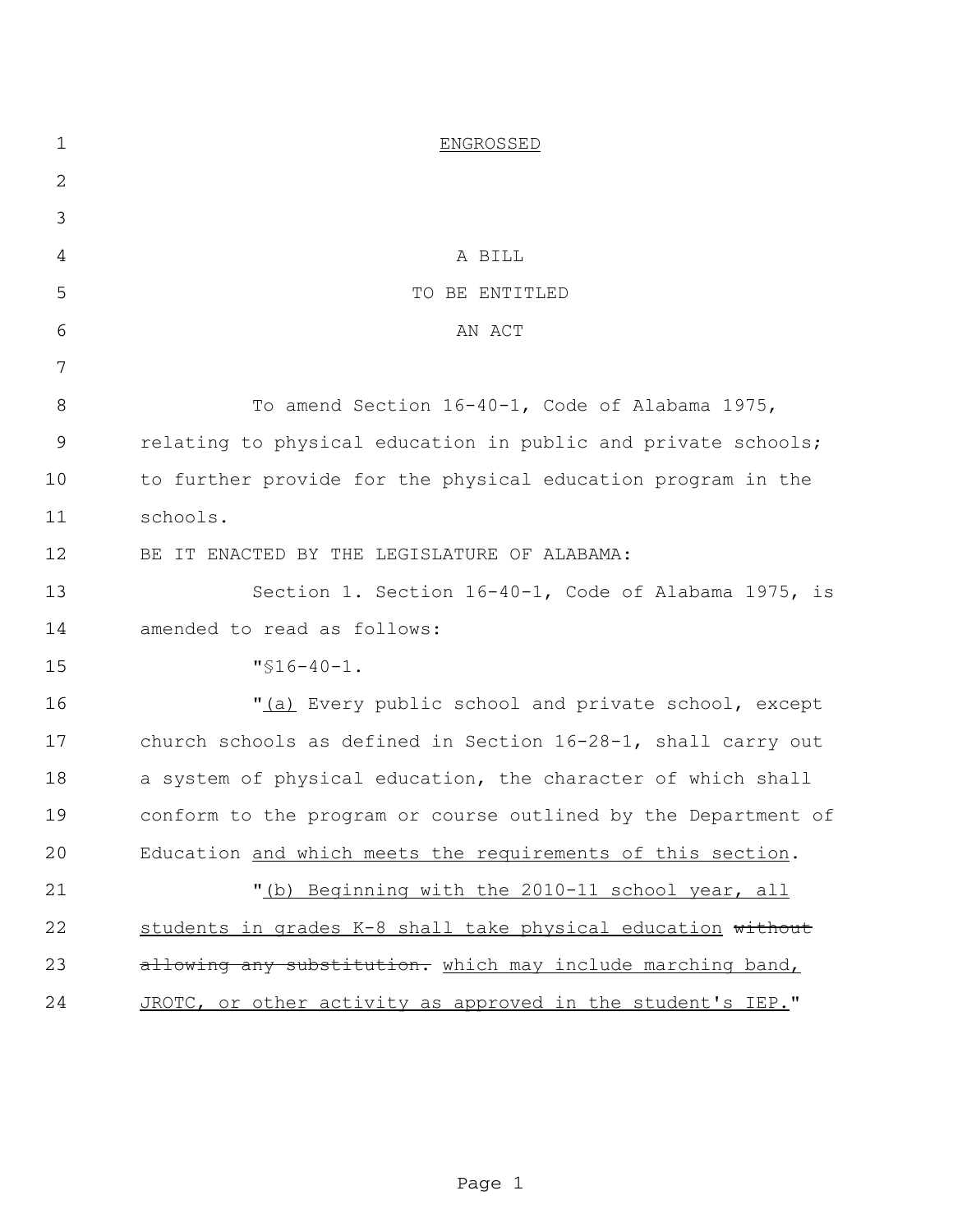Section 2. This act shall become effective on the first day of the third month following its passage and approval by the Governor, or its otherwise becoming law.